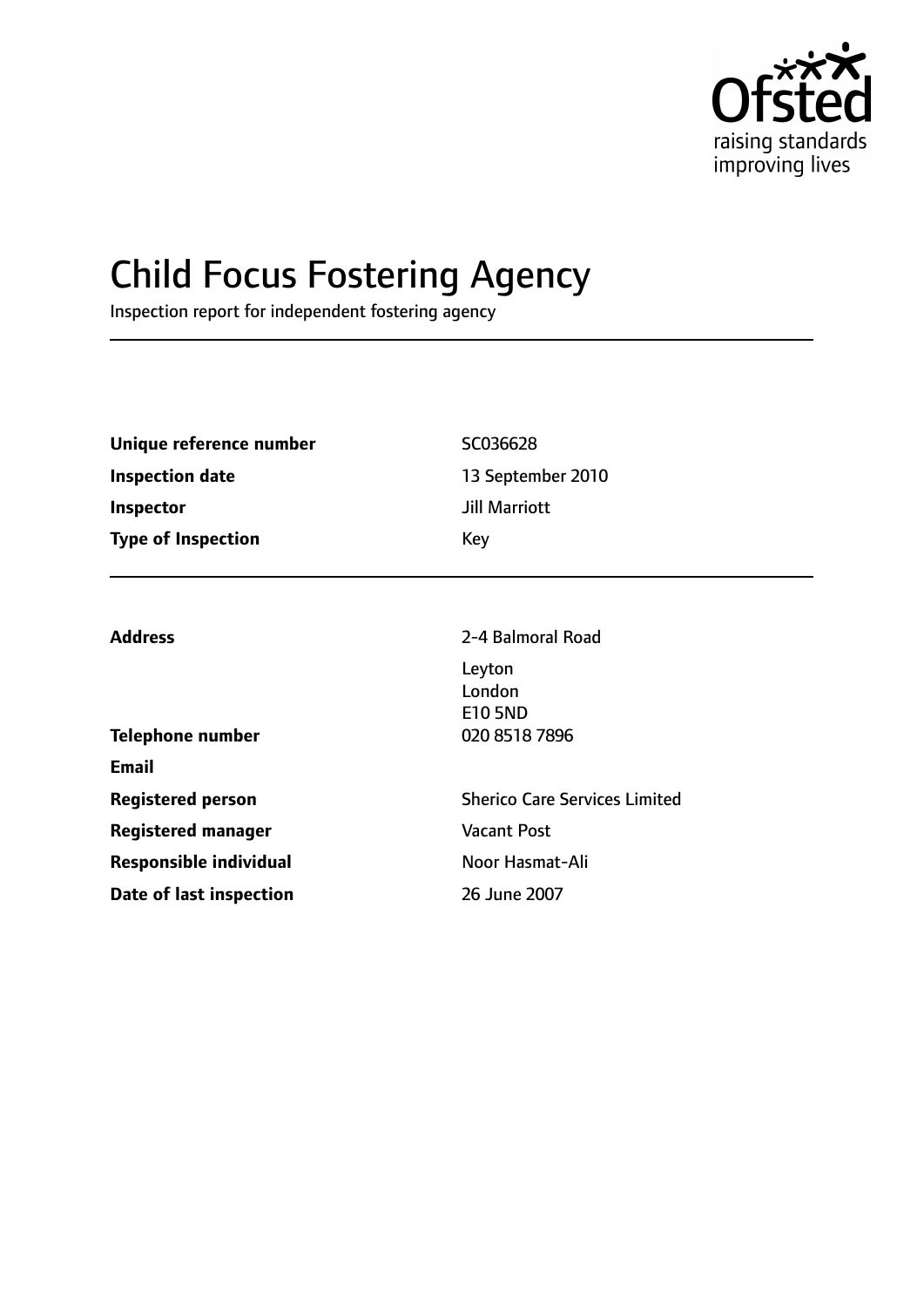© Crown copyright 2010

Website: www.ofsted.gov.uk

This document may be reproduced in whole or in part for non-commercial educational purposes, provided that the information quoted is reproduced without adaptation and the source and date of publication are stated.

You can obtain copies of The Children Act 2004, Every Child Matters and The National Minimum Standards for Children's Services from: The Stationery Office (TSO) PO Box 29, St Cripins, Duke Street, Norwich, NR3 1GN. Tel: 0870 600 5522. Online ordering: www.tso.co.uk/bookshop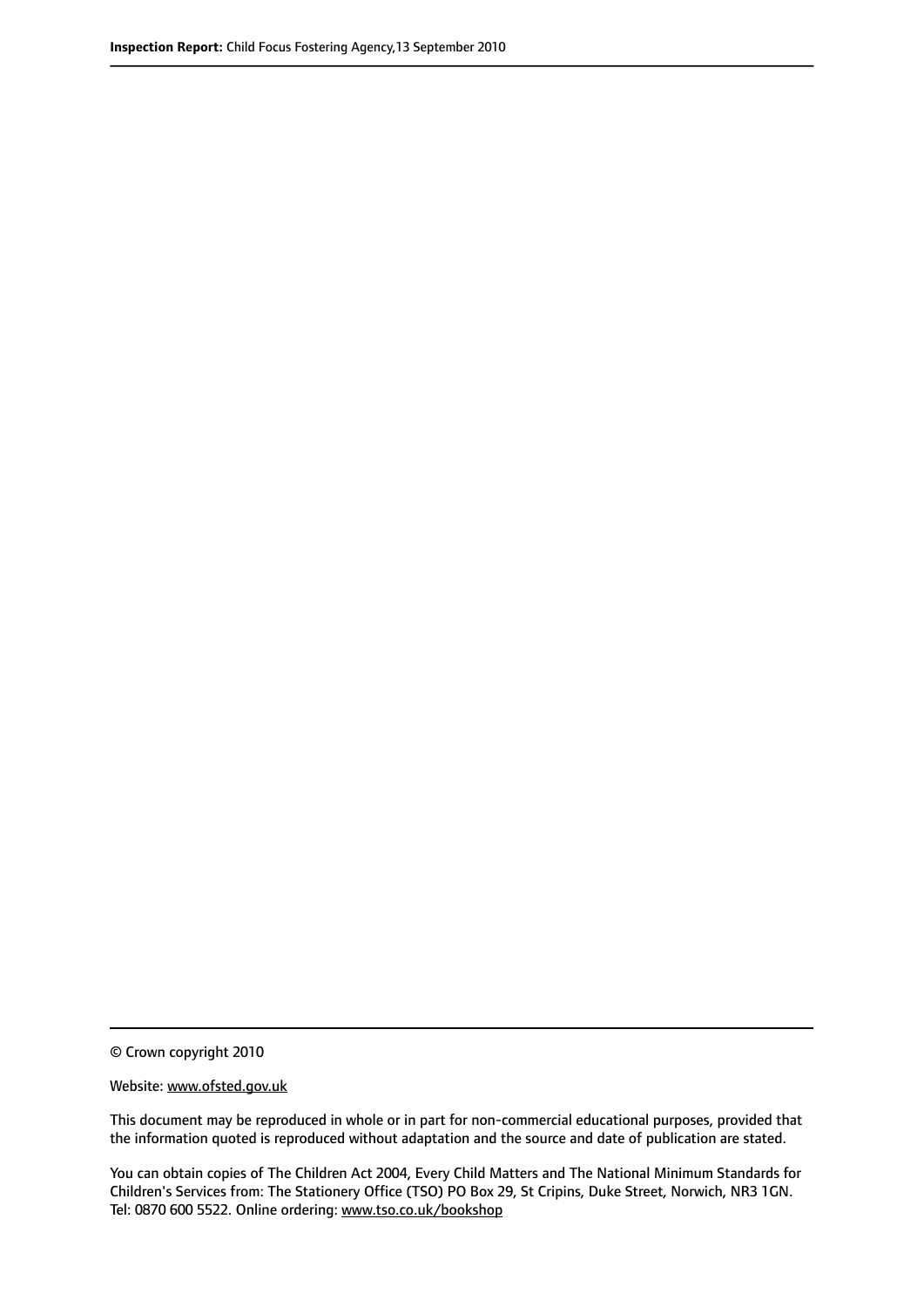# **About this inspection**

The purpose of this inspection is to assure children and young people, parents, the public, local authorities and government of the quality and standard of the service provided. The inspection was carried out under the Care Standards Act 2000.

This report details the main strengths and any areas for improvement identified during the inspection. The judgements included in the report are made in relation to the outcome for children set out in the Children Act 2004 and relevant National Minimum Standards for the establishment.

#### **The inspection judgements and what they mean**

| Outstanding:  | this aspect of the provision is of exceptionally high quality |
|---------------|---------------------------------------------------------------|
| Good:         | this aspect of the provision is strong                        |
| Satisfactory: | this aspect of the provision is sound                         |
| Inadequate:   | this aspect of the provision is not good enough               |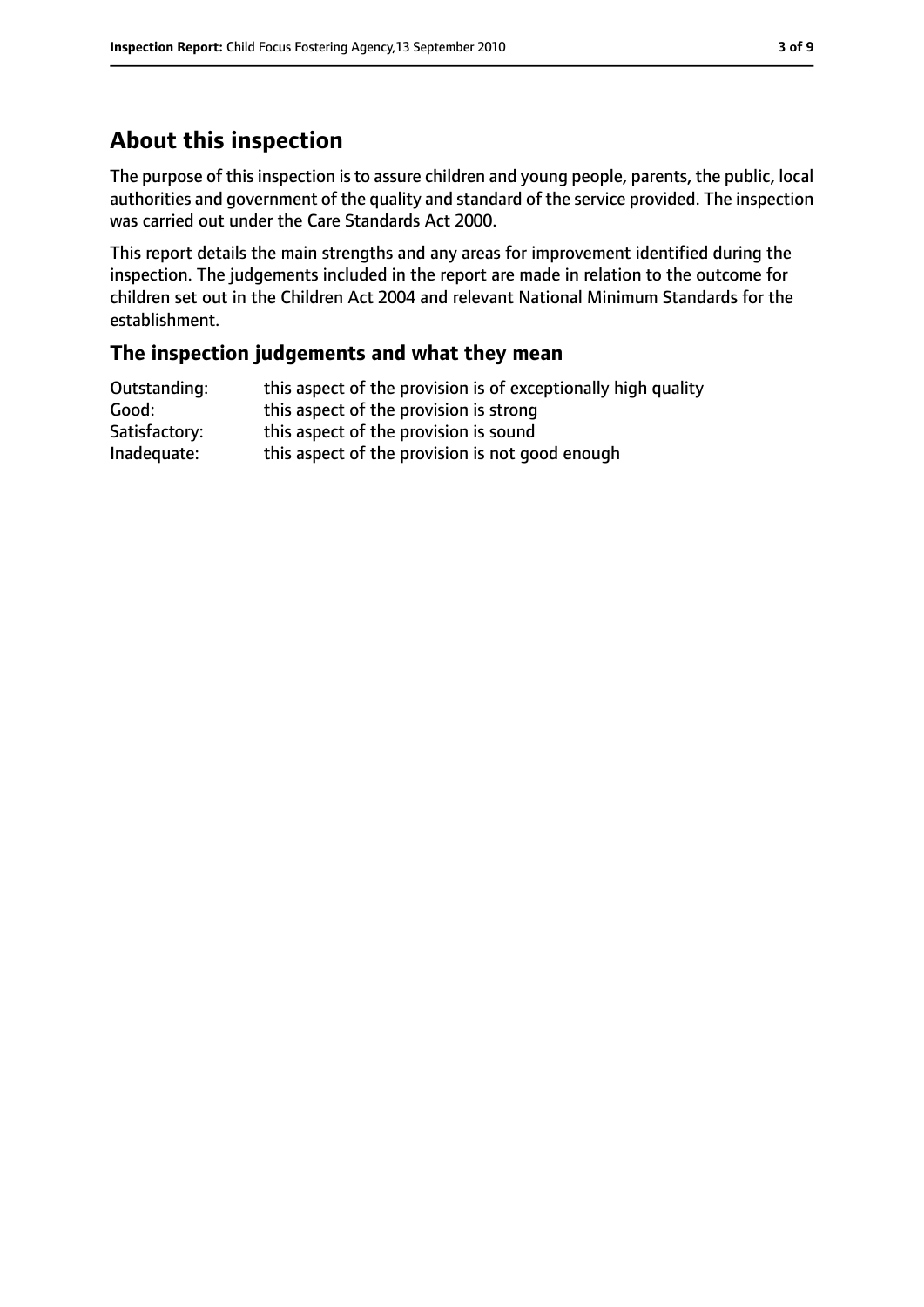# **Service information**

### **Brief description of the service**

Child Focus Fostering is based in the London Borough of Waltham Forest. It is an independent fostering agency providing services for children and young people from birth to 18 years. The service aims to provide safe and nurturing foster placements that meet the assessed needs of children. Carers are recruited from a range of different cultural backgrounds that reflect the racial mix of the children and the local community. At the time of inspection 33 children and young people were placed through the agency. Different types of placements are made available including long term, permanent, continuing and time limited care. Assessment and emergency placements are also considered.

## **Summary**

At this announced inspection all key fostering standards and the requirements made at the previous inspection were assessed. Overall Child Focus Fostering is providing satisfactory services with good features regarding the care of children and the support for foster carers.

The inspection found that the fostering service has a skilled and qualified management team led by a recently appointed experienced and knowledgeable manager. The manager has identified areas for improvement and has started to put systems in place to review and up date service records.

There are sound policies and procedures in place which are well known to staff and carers. Foster carers receive regular supervision and training in all areas of child care and development. Children are matched with carers who are themselves supported to meet individual overall needs.

The foster panel was observed as part of the inspection. It has a number of functions such as dealing with exemptions and extensions to placements, complaints, foster carers reviews and registration and cancellation of registration. It is fully functioning and deals effectively with panel business.

Areas identified for action include mainly the administrative records and records related to children's placements. The service keeps records which detail children's care history but do not include all information required by regulation.

The overall quality rating is satisfactory.

This is an overview of what the inspector found during the inspection.

#### **Improvements since the last inspection**

The actions required at the last inspection have been fully met. Records show that interviews for posts in the foster service are undertaken by staff at a suitable level in the organisation. Children confirmed that they are able to access interpreters and can receive information in a range of community languages. This ensures that children have the opportunity to voice their opinions and make informed decisions based on the information they receive.

## **Helping children to be healthy**

The provision is good.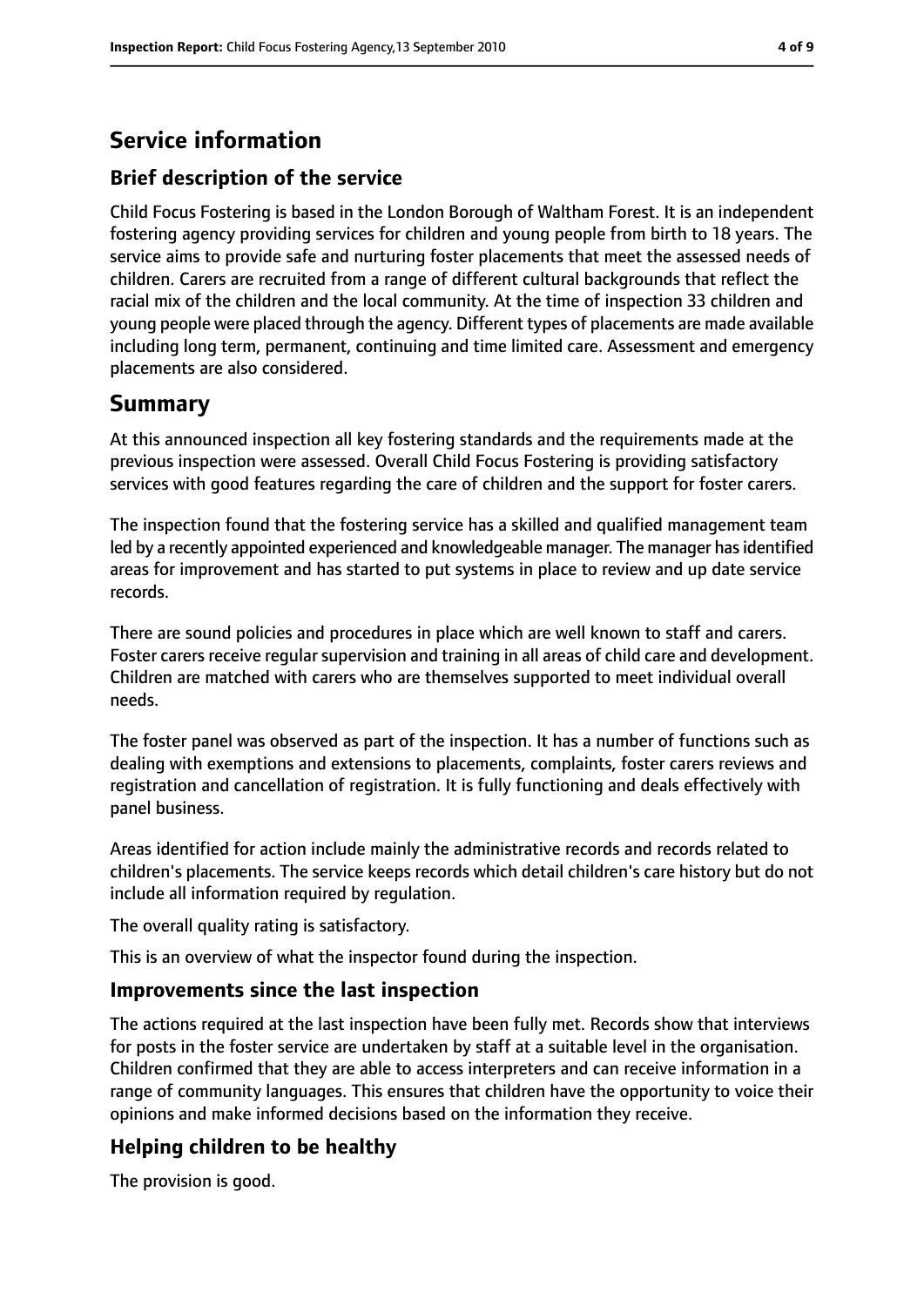Foster carers are able to promote the health and development of children placed with them. They receive comprehensive induction and ongoing training to enable them to identify and address specific health needs. Carers are confident about their roles and responsibilities and understand the roles of other professionals involved with individual children. Dealing with medication and first aid is considered essential training. All carers are committed to completing these courses and undertaking refresher training when necessary.

The service ensures that carers are given clear and easily understandable initial information about the health needs of children and young people. Carers are able to describe in detail how individual needs are being met. Both carers and children have a good understanding about how and who to contact for specific health services. The agency has links with the looked after children's nurse, the children and adolescent mental health service and sexual health professionals. Children who spoke to the inspector confirmed that they are registered with a local doctor and attend regular dental check ups. In one case records show that a child wasn't registered with a doctor until nine months after the placement began. Essential health records which should be available within 72 hours of a placement being made are not included on all files seen. Information regarding general practitioners and consent to medical and dental examination, although known to carers, is not always recorded. There is an agreed health policy which is not always followed and this places children at risk. Issues regarding agency records are further explored in this report under organisation.

Carers and children confirmed that a healthy balanced diet is available daily. One young person said 'the food is lovely and the carers cook and help me to cook food from my homeland'. Another young person said 'I can not remember a day when fresh fruit was not available in the home'. Children are encouraged to take healthy exercise, they attend the local leisure centres and are involved in football, swimming and netball.

The agency has just introduced a new system of recording health issues and events. At present carers use their diary to record appointments and related issues. The new system includes a health record book where all health information will be recorded. If children move placement the health record will go with them.

#### **Protecting children from harm or neglect and helping them stay safe**

The provision is good.

There is a clear management structure in place and the management team are suitably qualified and experienced. Social workers in the team hold relevant qualifications and are suitably experienced for the work they do. Criminal Records Bureau disclosures are renewed every three years and two appropriate references are obtained prior to a confirmed offer of employment.

Children are placed with foster carers who have been assessed as being able to meet their needs. Foster carers are responsible for ensuring that the welfare of children is safeguarded. A health and safety check is carried out on every fostering household in preparation for the annual review of approval. Carers are required to ensure that evidence of electrical wiring, gas and car maintenance testing is available. They are also responsible for ensuring that the home and car insurances are kept up to date. Each home visited as part of the inspection was welcoming, warm and homely. Children confirmed that they are happy in placement they have their own rooms with furniture and soft furnishings that meet their needs. They said they have a children's guide and they are aware of the procedures in place for making a complaint.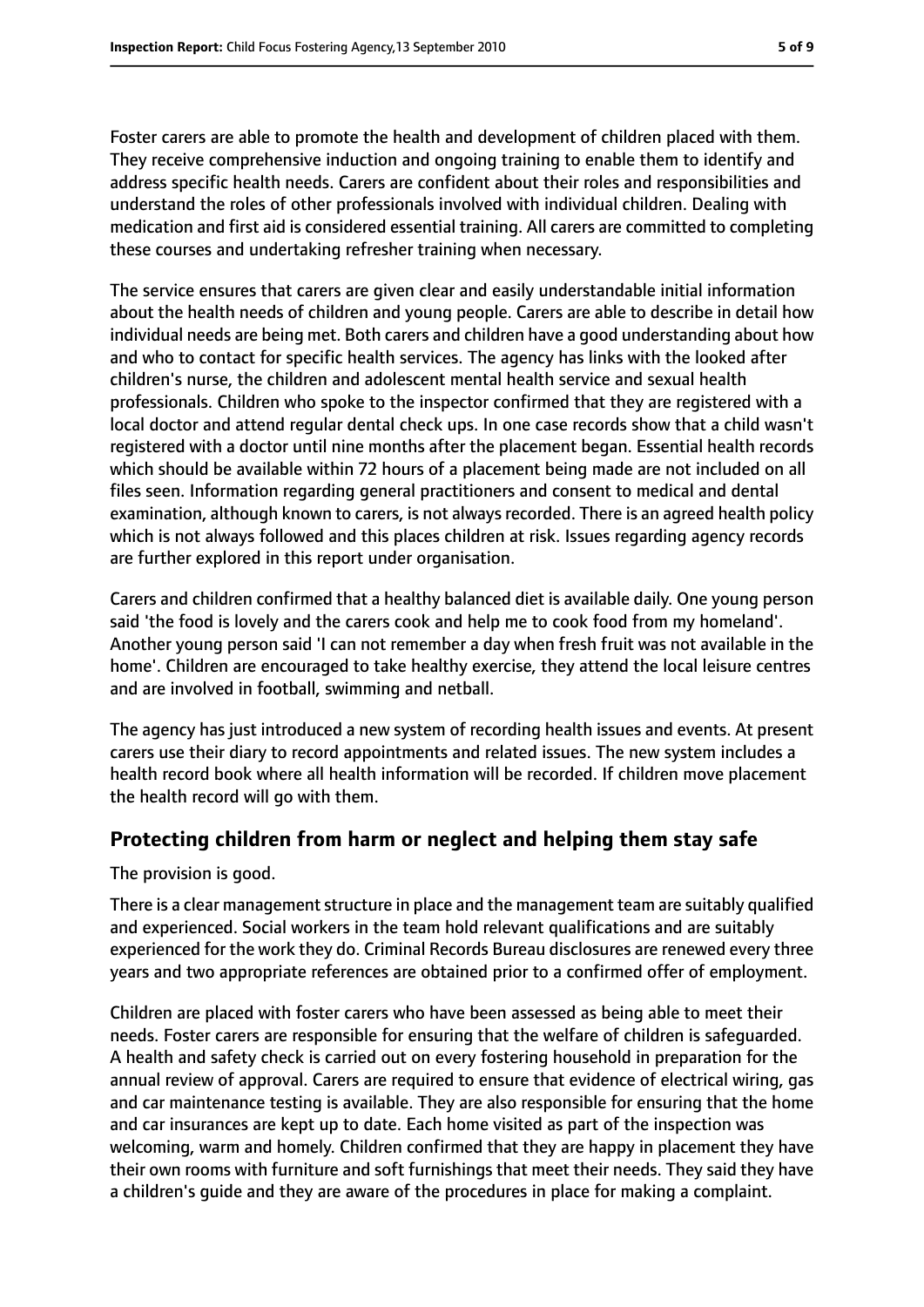Generally children are matched to carers from the same or a similar background. Where a preferred match is not possible support is offered to individual placements with regard to children's ethnic and cultural background. Carers are knowledgeable about the care and support needed by the children living with them. One young person placed with a carer from a different background said 'the carer supports me with everything. If I need anything or I do not understand they help me'. Another young person said the agency is very supportive, he said when he needed equipment the agency funded it so that he did not have to wait for local authority agreement. The overall needs of each child are reviewed and monitored every six months at statutory child care review meetings. Carers interviewed fully understand the needs of the children placed with them. They are supported by the agency social workers to provide safe care.

Children are protected from abuse and neglect by the agencies safe care policies, procedures and practice guidelines. They are further protected by the knowledge and experience of the staff team and the carers. Carers receive child protection and safe care training. They are aware of their roles and responsibilities and are able to describe how they would work with children who have been abused or who have made an allegation. Children confirmed that they have been given information about keeping safe in the home and when they are out in the community. Carers understand the reporting procedures to follow with regard to allegations, incidents, accidents and complaints.

The foster panel serves children well. It is well managed with effective membership made up of people who are experienced and understand the needs of children. The panel are responsible for making recommendations regarding the registration and cancellation of carers approval and for considering exemptions and extensions to placements. They also consider issues that are identified during the assessment process. The decision making process where there is a disagreement between panel members is fully explained in the panel procedures.

#### **Helping children achieve well and enjoy what they do**

The provision is good.

Carers are able to demonstrate how they meet the overall needs of children and young people. The policies, procedures and training available ensure that equality and diversity is thought about and valued through out the fostering process. Both carers and children said that the service is sensitive to issues related to ethnicity and culture. Children and young people are treated with respect and they confirmed that they have the freedom to express their opinions and make choices. One young person spoke about the language class that has helped him to learn English. Another talked about interpreters being available when needed. Children and young people confirmed that they believe their individual needs are met by their carers and by the agency. They said they are happy in placement and they feel valued.

The fostering service promotes educational achievement. Staff and foster carers understand the value and importance of their roles with regard to children's educational development. They attend school events, open days and education planning meetings. Children are encouraged and supported to do well in education and their achievements are recognised and rewarded. There are procedures in place to ensure children attend school and have a personal education plan in place. The preferred option is for children to remain in the school they know. If this is not possible a local school placement is found. The service is committed to finding appropriate education for the few children who are excluded and interim tutoring facilities are made available.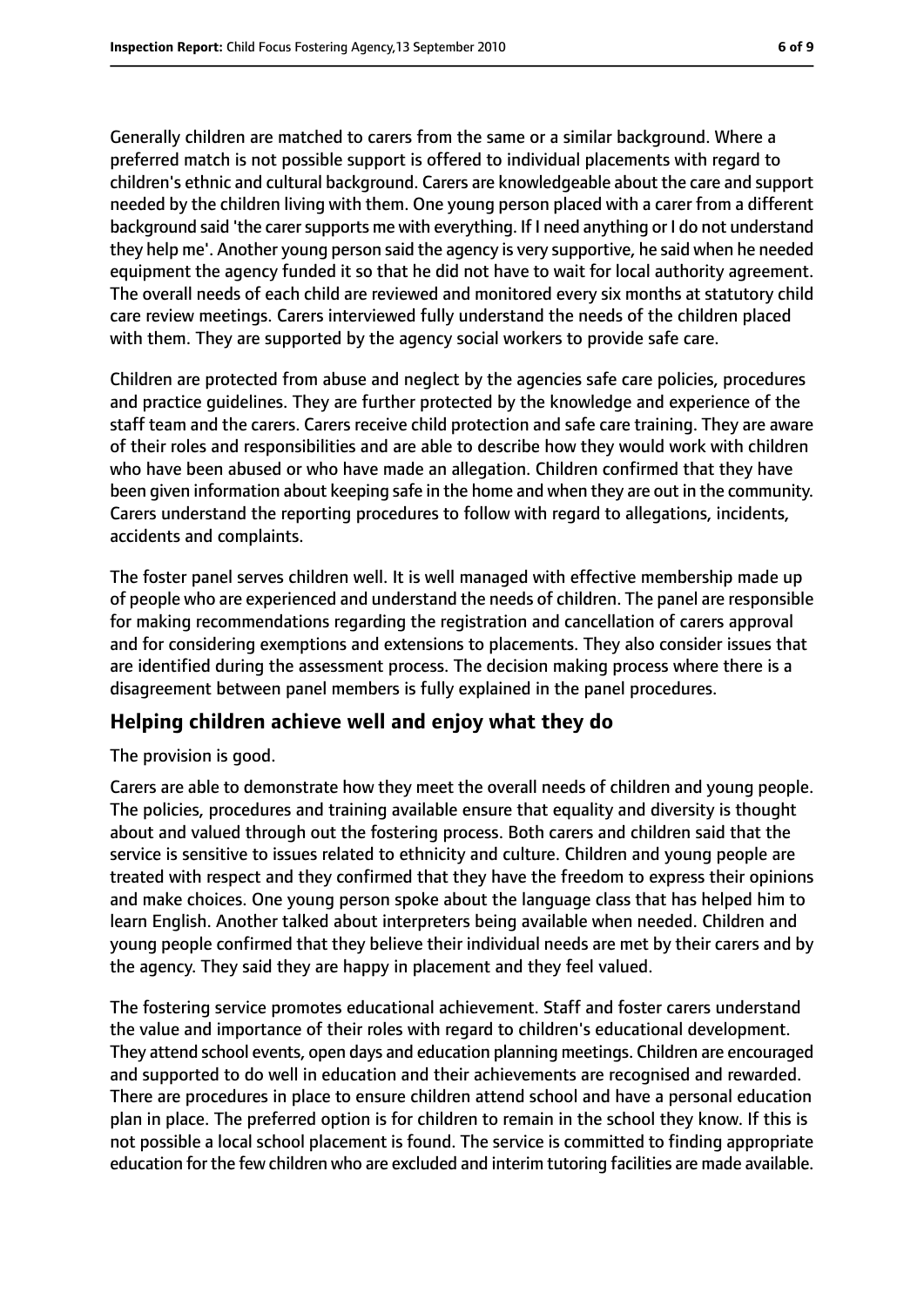The agency and the carers act as advocates on behalf of children to find alternative education provision where required.

#### **Helping children make a positive contribution**

The provision is good.

Carers explained that contact is arranged at the initial placement planning meeting. Children confirmed that they understand their individual contact arrangements. It isn't possible to track whether in all cases this is contact agreed with the placing authority. File recordings do not all include full details of the arrangements made. This indicates that contact arrangements are not always fully supported or monitored by the service.

The fostering service ensures that children's opinions, and those of significant others are sought with regard to issues likely to affect their daily lives and their futures. They are consulted as part of the child care review process and their views are requested to inform the foster carers review of approval. Feedback information is kept on files. A range of information about the fostering process is included in the children's guide given at the start of each placement. The guide is available on request in different languages, sign and picture symbols. Children said they have access to advocates and social workers and would know how to contact them if they needed to. They said they are supported to gain language skills where English is a second language and interpreters are available as required. It was clear from discussions that children and young people are able to have their say and that their views are listened to and acted upon.

#### **Achieving economic wellbeing**

The provision is good.

The fostering service helps to prepare children for adulthood. Foster carers confirmed that they have a role in helping them to gain the skills needed to live independently. Young people confirmed that they are supported to learn to budget, shop, cook and keep their rooms tidy. Records of supervising social work visits include some information related to independent living skills. However there are no formal pathway plans on the files of older children.

Foster carers each receive a foster carer's handbook which includes information about the payment system and the breakdown of allowances. Details of payments are agreed at the start of each placement. Allowance levels fully support children to pursue education and leisure activities and allow carers to save weekly for them. The agency fully consider financial payments towards or to cover the cost of items requested for children that are outside of the agreed allowances.

#### **Organisation**

The organisation is satisfactory.

The fostering service has a well qualified and experienced manager and deputy manager. They are supportive and approachable while maintaining professional boundaries and exercising clear management responsibilities. The manager is new in post and has applied to Ofsted for registration. The staff working for the agency have the relevant experience and qualifications for their roles. Their support and development needs are identified through the supervision, training and appraisal systems in place.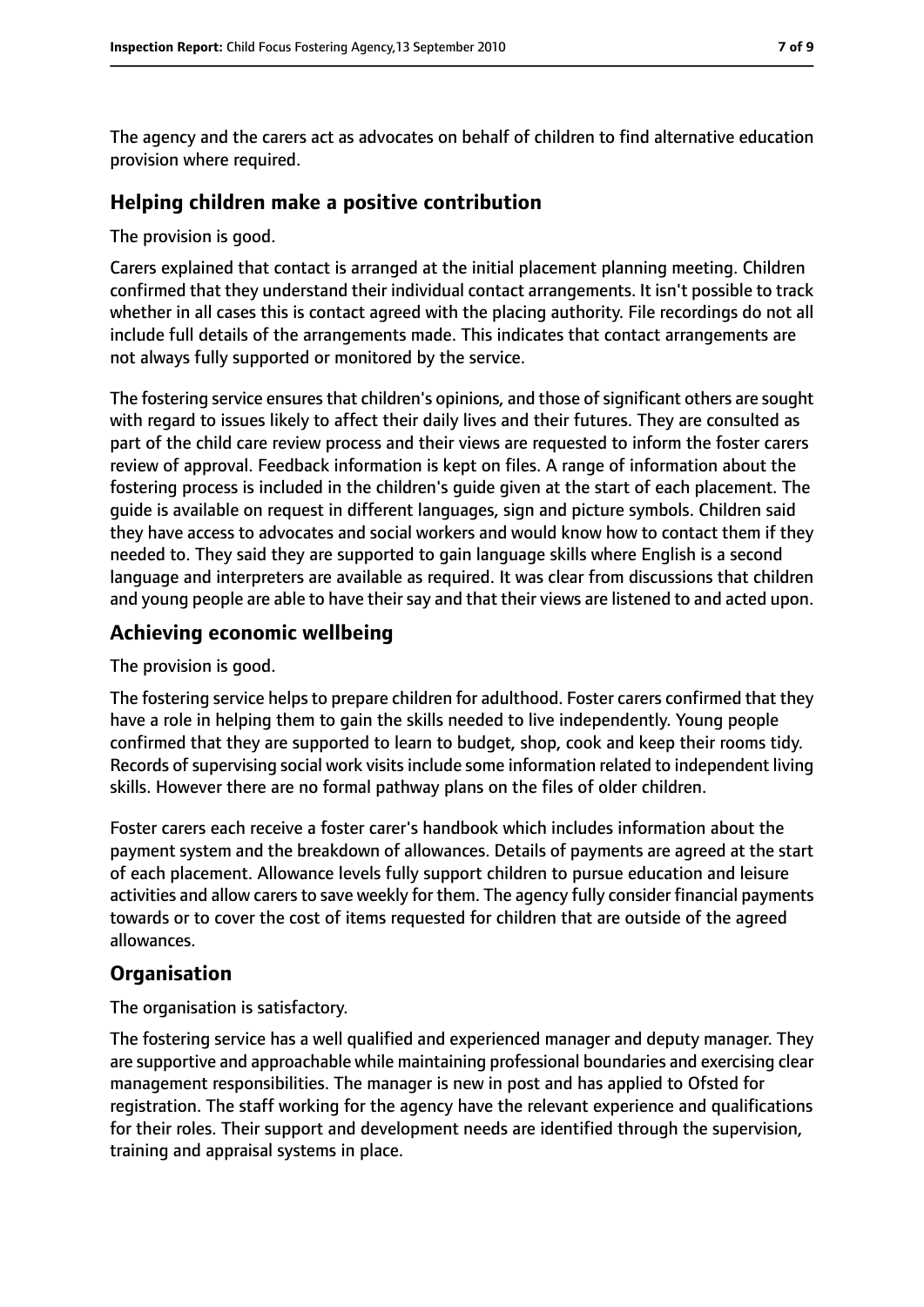Supervising social workers support carers to provide services for children that fully meet their assessed needs and keep them safe. Visits to carers are planned and take place regularly, at least monthly. Carers attend support groups each month. Information regarding services is available in the carer's hand book and the children's guide. There are good systems in place to ensure regular contact between carers and their supervising social workers. Children are regularly asked for feedback about the care they receive and are always involved in feedback for their carer's review of approval.

The Statement of Purpose clearly outlines what services and facilities are available. The children's guide is available in different age ranges to ensure it is understandable. All agency documents, policies and procedures are available in a range of community languages on request.

The promotion of equality and diversity is good. There is a diverse staff group and carers are recruited from a range of ethnic backgrounds. The agency makes every effort to match children with appropriate carers. If this is not possible appropriate support is identified to ensure individual needs are met. Where required interpreters are used to support the placement.

The out of hours service is not functioning properly. The last rota was dated May 2010 the system has been reviewed but the replacement system is not yet in use. Carers confirmed that if they need out of hours support they call their supervising social worker. This system is not appropriate. It entails social workers using their own phones and without a clear rota system emergency calls from carers and significant others may not be responded to.

Children's case records are not up to date and children are placed at risk by the limited information available. Files do not in all cases contain information required by regulation. Daily records kept by carers are inconsistent and in one case the last entry was made in June 2010. Foster Placement Agreements are not included on all files. Essential information such as that required about contact, consent for medical treatment, and care plans is not included. The manager has recently reviewed the system and proper recording books have now been introduced. These are not yet being used but will ensure better record keeping when they are.

Administrative records are kept appropriately and stored securely. Separate records are kept for children, carers and members of staff. There is a procedure in place for recording allegations, accidents and incidents. Actions and outcomes are kept up to date. There are some discrepancies on the carer's register and the children's placement register. These documents do not always include information about the termination of children's placements or about the resignation or termination of carers approval. The manager has recently introduced a monitoring system to ensure records are up to date and appropriately maintained.

The premises used as offices by the fostering service has appropriate space available for all staff to work in. Gas, electrical and fire records are maintained and certificates are available. However the certificate for the electrical wiring and the gas installation identify the need for work to be undertaken. Issues regarding the electricity were resolved during the inspection. The gas certificate dated 21/06/2010 described two areas for urgent attention and this work is still outstanding. The Responsible Individual said that the work would be completed immediately and a new certificate would be forwarded to Ofsted.